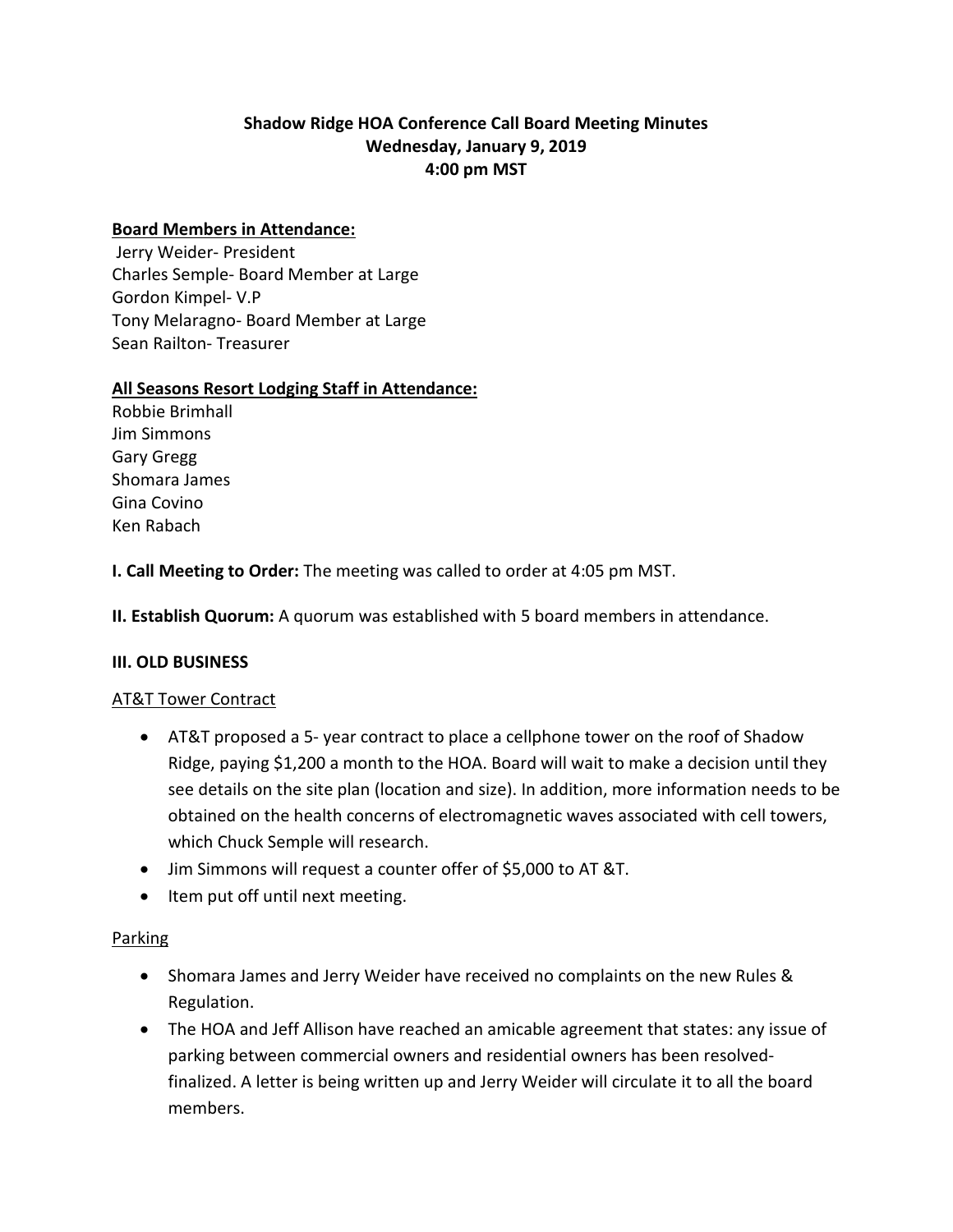• Residential vehicles park on B2, while commercial vehicles park on B1. If a residential homeowner needs an extra parking spot, it will be provided complimentary for one night on B1, commercial floor.

## Wifi Upgrade

• Shomara James did not receive any complaints, nor encountered any issues with the new internet upgrade.

## Lighting & Mirror Options

- Ordered framed mirrors waiting to arrive and be hung by elevators.
- Lighting- need to get on a plan with Susan Moniham. She is preparing some new options to present to the board. It will be available by next board meeting.

## **IV. New Business**

## A. Maintenance Update

## Completed

- 1. Wifi Upgrade
- 2. Bids for replacement of main roof membrane
	- Received 2 bids, waiting on  $3^{\text{rd}}$  bid
- 3. Water Heater/ Toilet bids.
	- Received 2 out of the 3 bids. Waiting on 1 more bid and a decision will be made by the next board meeting.
	- This would be a homeowner's cost; a current list of 50 toilets need to be replaced.
- 4. Elevator
	- Service and inspected by Thyssenkrupp.
- 5. Leaks Cast Iron Pipes
	- Replacing the cast iron gray water pipes when they begin to leak. These cast iron pipes are original pipes to the building.

## ASRL Maintenance Projects

- 1. Glass loose behind Spa Railing. Signs are up telling people not to lean on it as it's being repaired by Brent Harman Construction.
- 2. Spa area improvement: vinyl chairs, trim and carpet. Gordon Kimpel will get some prices and options on chairs.
- 3. Leaks on Cast Iron Drain Pipes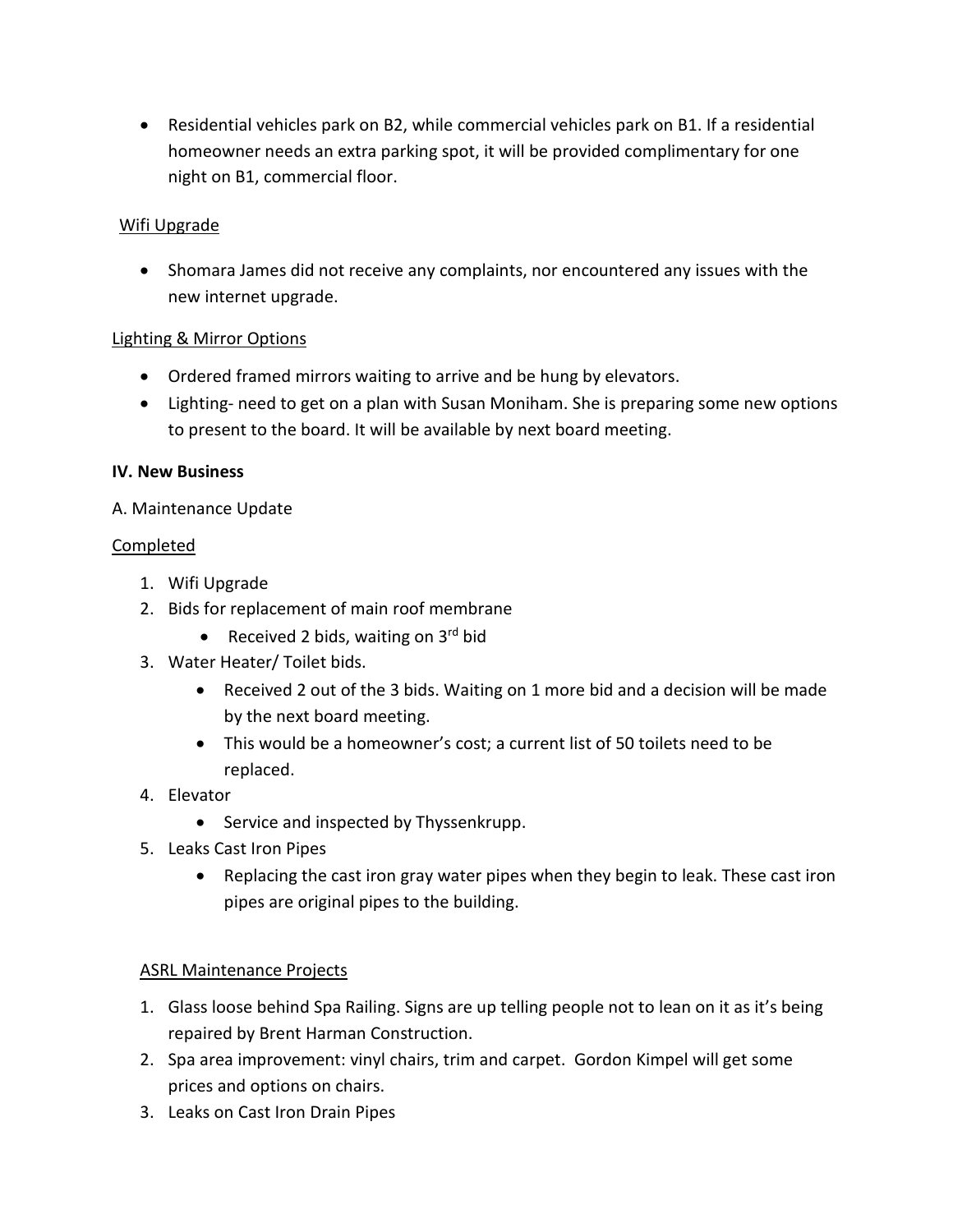- Replacing the gray water pipes as needed. These are original pipes to the building.
- Robbie has mapped out what pipes he has replaced and he will identify what the replacement cost is on future pipe replacements.
- 4. Roofing around Pool area- Spring
- 5. Brick repair- Summer. Bid from CDC Restoration.
- 6. Balcony Railing Painting- Ongoing
- 7. Light/Mirror Options
- 8. Carpet Replacement
	- Inspectra Contract Flooring to install carpet squares is \$90,000.
	- Have two phases. Phase I: the first floor and basement floor. Basement floor would be a lesser quality. Phase II: remaining 3 floors.
- 9. Architect
	- Owner ski locker room
	- Back stair repair
	- Elevators
- C. Management Update

### 2018 Holiday Season

- Guests were happy at 100% capacity for a couple of days.
- Parking issues- Christmas weekend a lot of rental cars, some cars needed to be parked on B1
- ASRL informs guests about transportation options: MBTA, Canyons Transportation, Uber, Lyft and other shuttle services.

## Use of Common Area for non-owners

- The Utah Condo Act, homeowners are allowed to have renters (residential and commercial) use the HOA common area.
- A middle aged man working for Canyons Transportation uses shower, spa and locker. Shomara will call Safe Lock to have his commercial key code only have access to the garage and no other amenities.
- A synopsis paragraph will be written for next board meeting on how the usage of common space is used for friends of homeowners, when homeowner isn't present and they are not a guest in the rental program. The discussion will serve for this policy to be included in the Rules and Regulation.

B. Ski Locker vs. Ski Valet